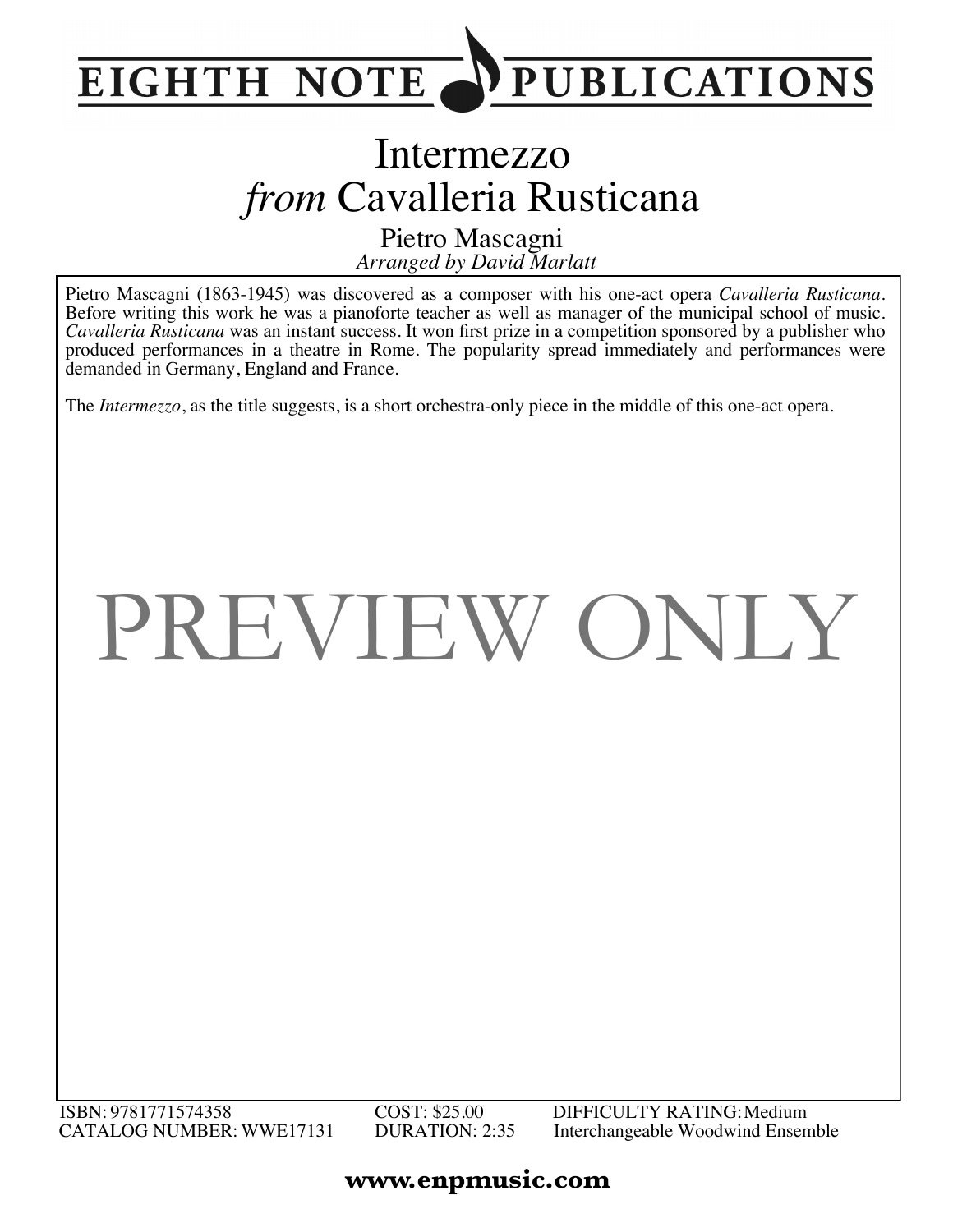INTERMEZZO

*from* CAVALLERIA RUSTICANA

(1863-1945) *Arranged by David Marlatt*



© 2017 **EIGHTH NOTE PUBLICATIONS** www.enpmusic.com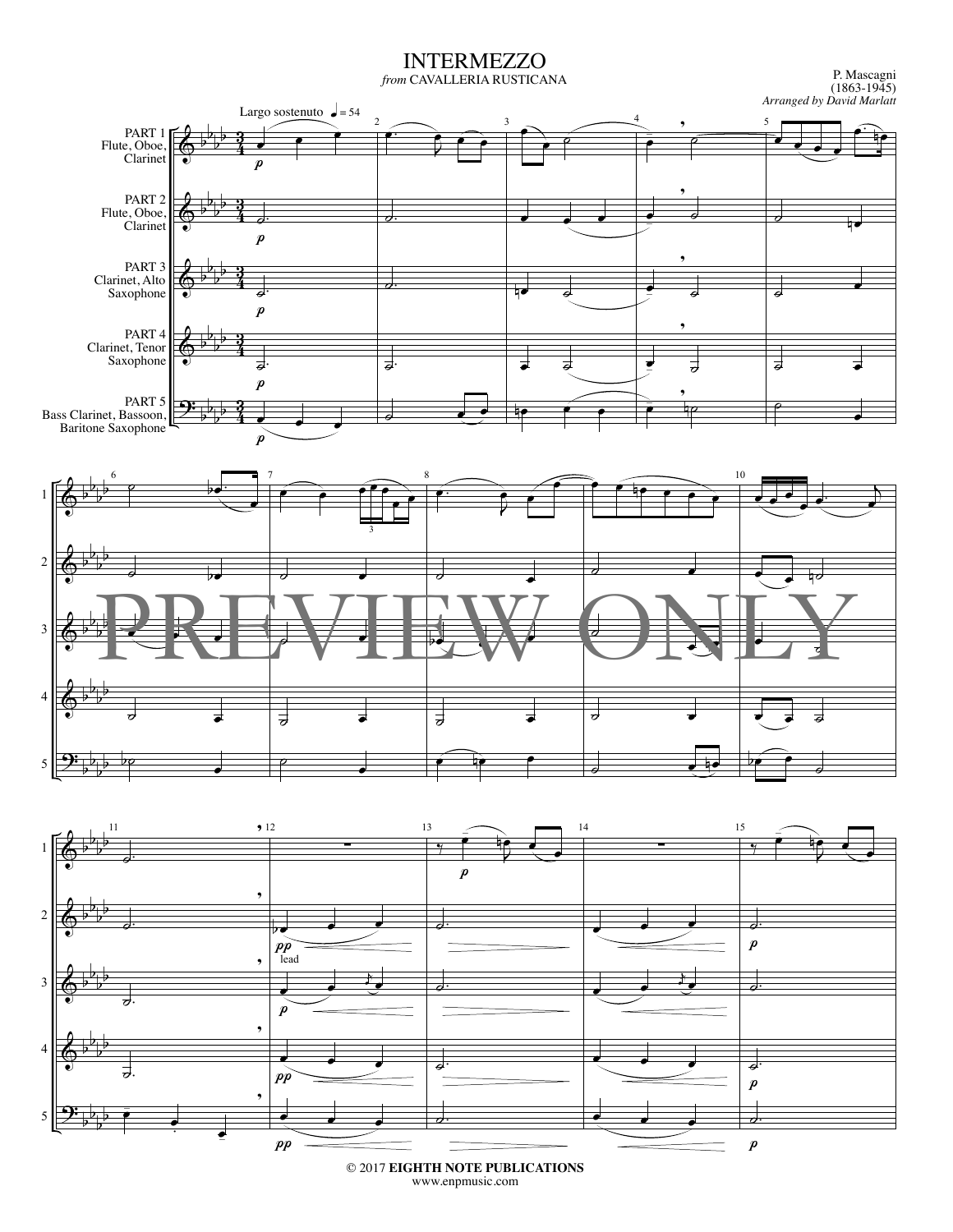





INTERMEZZO *from* CAVALLERIA RUSTICANA pg. 2